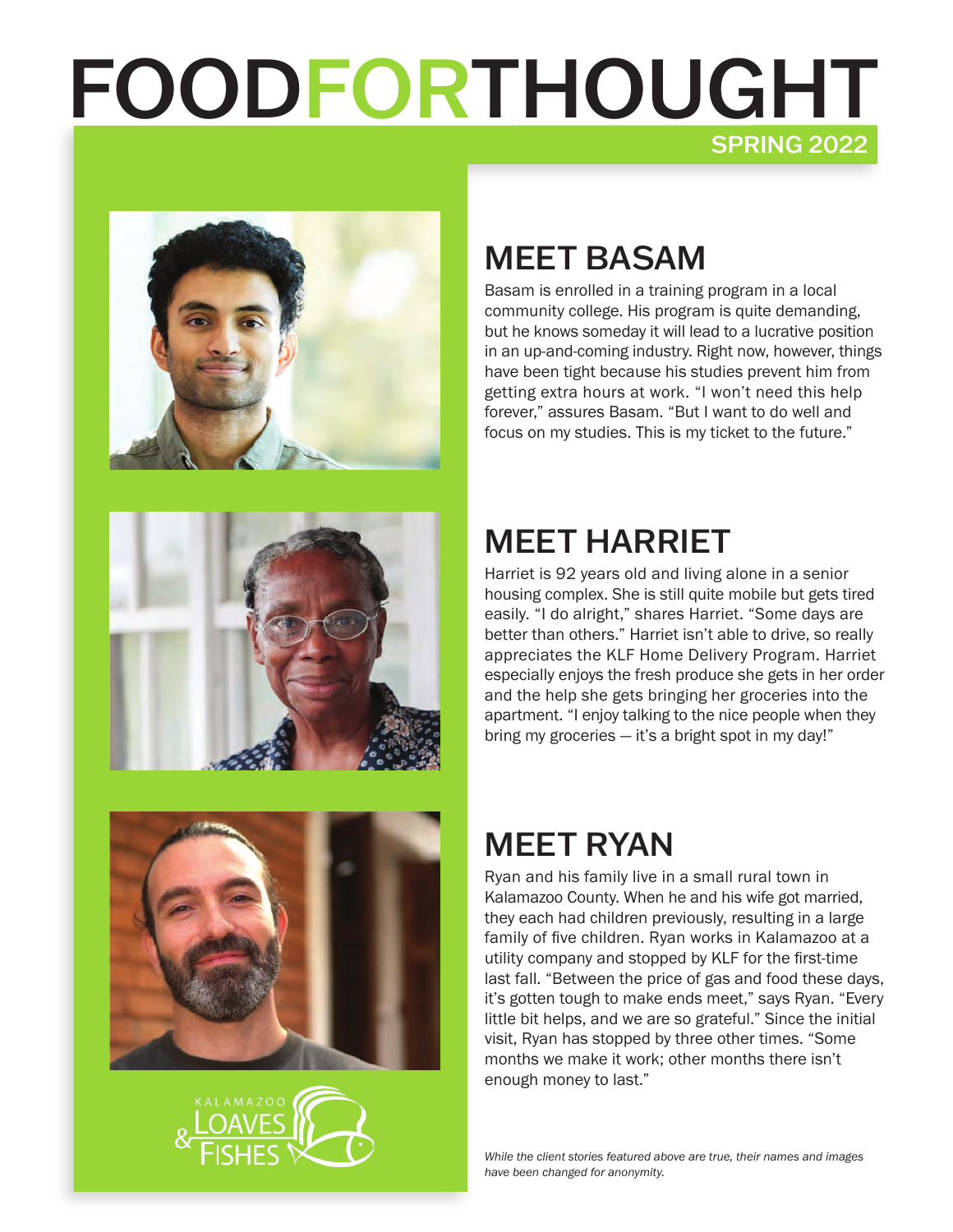# FOOD EQUITY: Fresh Produce



One of the challenges in providing nutritious food is securing fresh produce year-round. Fruits and vegetables are especially desirable food items, not only because of their importance in a healthy diet, but also because they can be especially hard to find within low-income neighborhoods. Often when produce is available, it is expensive or limited in quantity. The variety that may or may not be found at a local convenience store is lacking compared to the more affordable options at a larger grocery store. This inequitable access to fresh produce creates areas referred to as food deserts.

According to *healthypeople.gov*, a website managed by the U.S. Department of Health and Human Services, "places where people live and eat affect their diet. More than 23 million people, including 6.5 million children, live in "food deserts" - neighborhoods that lack access to stores where affordable, healthy food is readily available (such as full-service supermarkets and grocery stores)." Transportation costs or ability to travel to a larger grocery store can also create barriers in getting fresh food. "Overall, for those who do not have access to a car or public transportation, the cost of travel time to find healthier options in addition to out–of– pocket expenses may be too high."

KLF works to combat the inequity of available fresh food through our Home Delivery Program and by securing and distributing produce as part of each food order our clients receive. We do this by working with various partners, including ValleyHub at KVCC's Food Innovation Center. When available, we receive some produce from the USDA while other fresh foods are donated by local farmers or community gardens. These contributions help us ensure nutritious food is available to families and individuals across Kalamazoo County, regardless of their income or proximity to grocery stores. With help from the Kalamazoo Valley Plant Growers cooperative, we have also provided garden seedlings to our clients for their own home gardens.



If you are interested in supporting our mission by donating produce, the spring and summer season is a great time to get involved. Plant an extra row of fruits or veggies in your garden and donate your surplus produce to KLF! Learn more at kzoolf.org/plant-a-row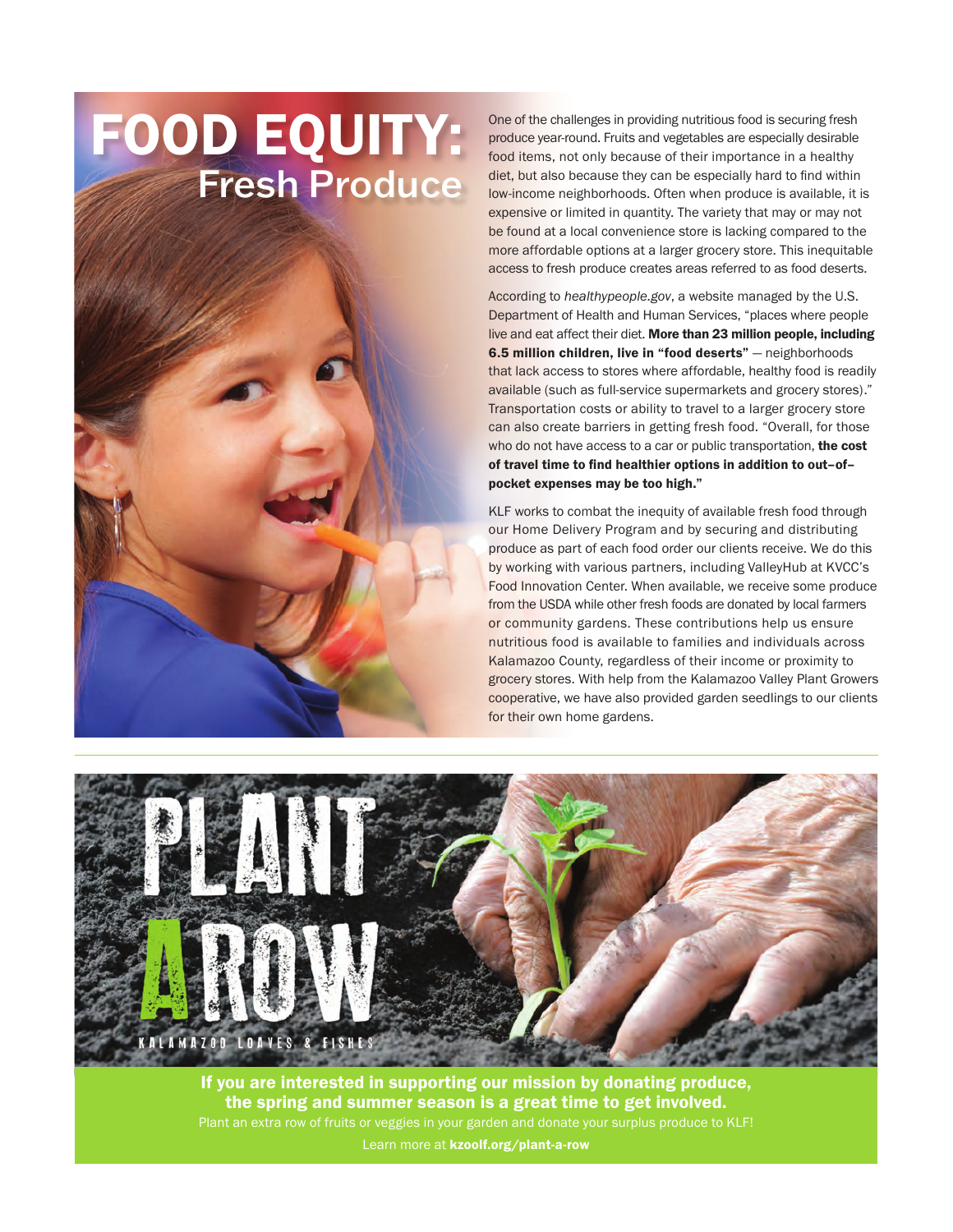# **FOOD COST CHALLENGES**

The past couple of years have been full of unexpected twists and turns for all of us. Some of these hurdles have been brief while others will have long-lasting impact. For charitable food organizations, securing enough food to meet the need six months have been exceptionally challenging — a trend that is expected for at least another year if not longer.

The increased food costs you see at local grocery stores are being felt on a much larger scale at KLF, especially when you factor in high freight costs. The graphs here show purchased food costs for the past three fiscal years. Comparatively, you will see the food received from the USDA over the same time period. The final graph shows how our service commitments have climbed are expected to remain at this higher level.



### WELCOME TO THE TEAM!

We are pleased to announce the addition of three new staff members. Holly Hulfish joins KLF as our new Office Manager. In this role, Holly is responsible for human resource functions and vendor relationships. Holly brings a wealth of experience



from the non-profit world, including facilities management. Alisha Lewis is our newest Program and Delivery Assistant. With a long driving career including public and school transportation, Alisha's hire has allowed us to expand the



number of home deliveries we schedule each day. Glenn Shumate joins the team as a Warehouse Assistant. Glenn brings a wide range of skills to KLF along with a long background of volunteering in social service. He joins the rest of the warehouse crew pulling food orders, delivering to



program partners, and setting up mobile food distributions. Nicky Aiello is the newest member of the KLF Board of Directors. As the Volunteer Services Coordinator for Communities in Schools, Nicky



has a strong understanding of the many challenges facing the families in our community.

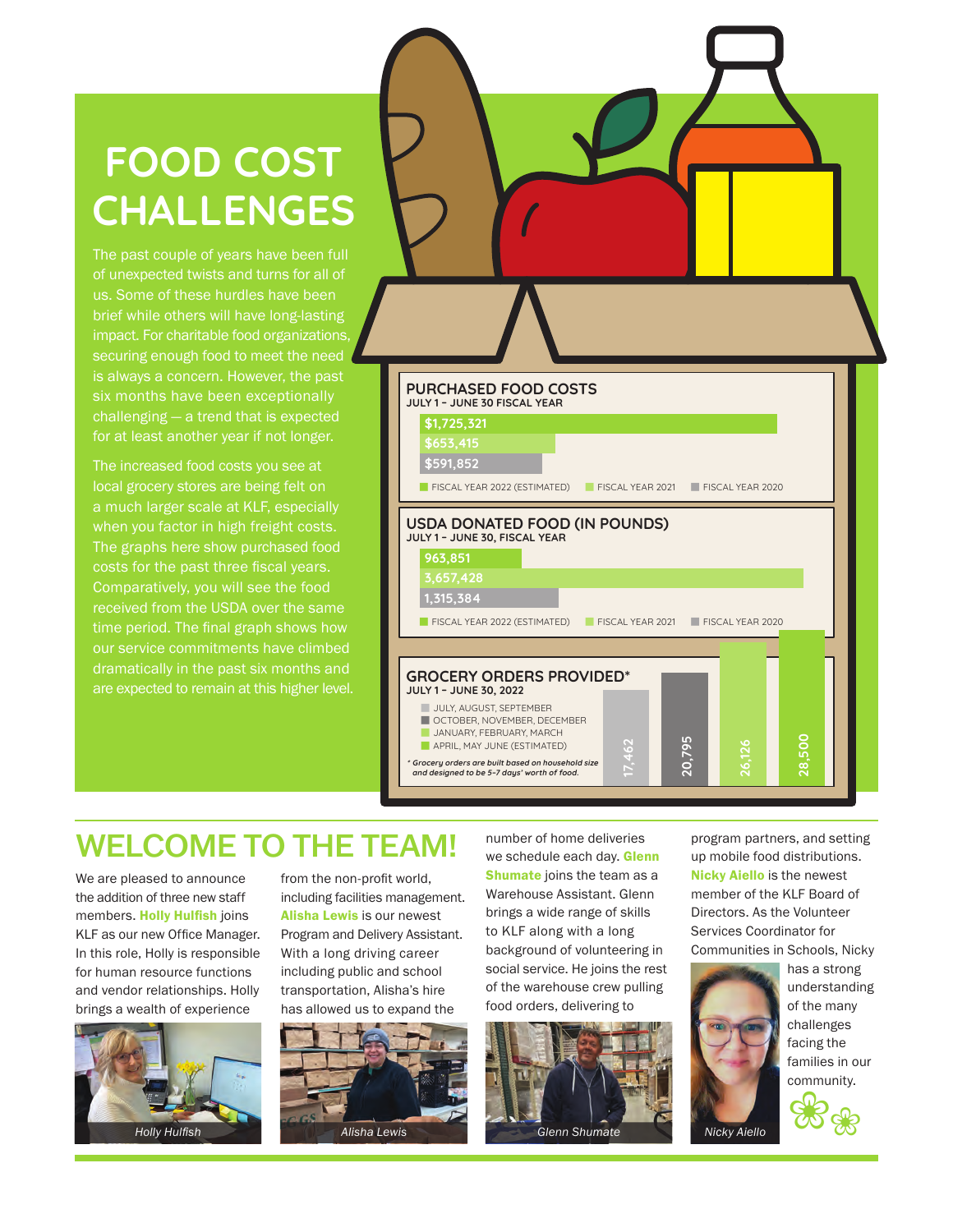# PARTNERSHIP PROFILE: WMU'S INVISIBLE NEED PROJECT

WESTERN MICHIGAN UNIVERSITY **Invisible Need Project** 

College-aged adults are often balancing limited work hours with hefty coursework, making it difficult to make ends meet. International students may be expected to pay high costs for room and board with only a small stipend. No matter the situation, it is important for students to be able to access resources in a way that fits their lifestyle.

Western Michigan University's Invisible Need Project provides WMU students with help for medical costs, menstrual items, textbooks, food, and other needs. Their mission is to "position students to thrive while at Western, persist to graduation, and reach their full potential, by reducing basic needs insecurities, through passionate individuals, donor



*Invisible Need Food Pantry.*

generosity, and innovative partnerships." KLF is proud to partner with this campus resource by regularly supplying food that is distributed through their student pantry.

By ordering specific food items through KLF's pantry portal, the Invisible Need Project can provide a wide variety of grocery items to students seeking food assistance. Local grocery stores, food drives, and donations also keep their shelves well-stocked. Being a partner pantry, students can receive food from KLF and WMU's Invisible Need Food Pantry if needed. Located within Faunce Student Services building on WMU's campus, the pantry is in a convenient, but discreet location for students.

For more information, visit wmich.edu/invisibleneed/food.



#### **SHARE THE NEWS** Help others learn about KLF's mission and services by passing this newsletter along to a friend or family member. Forward KLF's online edition to your email contacts.

**You'll play an instrumental role in helping KLF:**  Welcome New Volunteers Educate the Community About Vital Food Services Bolster Local Food and Fund Drives Keep People Informed About Important Food-Related Legislation **And Much More!**

### **MONTHLY GIVING COUPONS**

| GIVING COUPON:<br><b>MAY</b><br>COUPON #218 | GIVING COUPON:<br>JUNE<br>COUPON #219                       |
|---------------------------------------------|-------------------------------------------------------------|
| Make a contribution                         | A gift to KLF is like a                                     |
| in honor of Mother's Day.                   | warm ray of sunshine.                                       |
| <b>Donation Amount</b>                      | <b>Donation Amount</b>                                      |
| \$                                          | \$                                                          |
| Food Wish List: Cereal                      | Food Wish List: Baking Items<br>(flour, sugar, cooking oil) |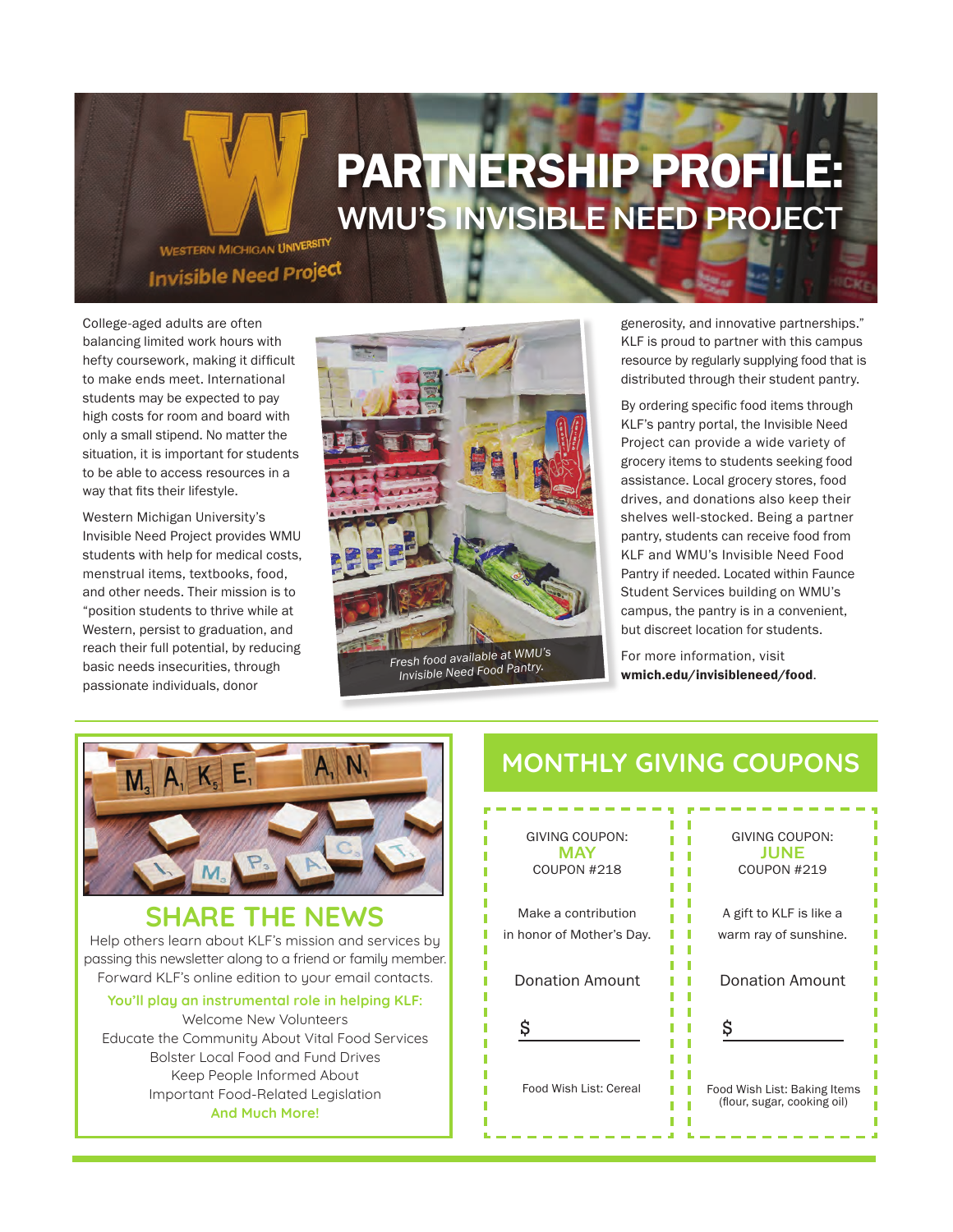TRIBUTES Generous donations made to KLF in someone's HONOR or MEMORY. Donations made 2/01/2022 through 3/31/2022.

#### IN HONOR

Chuck & Cindy Bieherle Judith Marks

Karen Bouche Greenleaf Trust

Sidney Brush William & Ellen Kozar

Theresa Burgos Greenleaf Trust

Tom Burlington Carol & Rex Grant

Jim & Jean Bylsma Sarah Greene

Nancy Ford Charles Mary K. Skinner

Mark Clark John McIntyre

Claire Domanick & David Ptashnik's Wedding Nancy & Ron Crowell

Sarah Engster Bronson Advanced Cardiac Healthcare

Jillian Etheridge Jon Riccio

Diane Freestone Pamela Nivala

Joan & Tom Goddard Lori Franklin

Rebecca Hanson Rabbi Simone Schicker & Keith Eiser

Barbara S. Havira Francis & Toni Gross

Healthcare Workers J. Dale & Cheryl Westbrook

Eric Lum Shirley Horn

Kristine Mauro Joseph Mauro

Robert McFarlan Sara McFarlan

Chuck & Lana Ocvirek Rachel Packer

Sean O'Neill Bronson Advanced Cardiac Healthcare

Michelle Peet Carol & Rex Grant

Robert Poel Gerald & Lelane Hardie

Purim Richard & Patricia Kirschner

Emily Ruimveld Bronson Advanced Cardiac Healthcare

KAI AMAZOO

Judy Sarkozy Caroline Ham Jack & Roy Ann Smith

Donna Emerson Lani Smith

David & Sandy Rozelle Andrea Stidmon

Greenleaf Trust Leslie Story

Sharon R. Curtis

Bronson Advanced Cardiac Healthcare Betty Thayer

Kim Van Duine Greenleaf Trust

J. Dale & Cheryl Westbrook Diana Haskins

Kathryn Westphal Grant Westphal

Judy Wilmarth David & Sandy Rozelle

Kat Wolthius Bronson Advanced Cardiac Healthcare

#### IN MEMORY

Joan B. Atwell Audrey Fitzgerald Judith Takemoto-Buckles Mary E. Atwell

Cal Baxter Katie Smith

Marshall Beachler Ms. Charlotte Hubbard

Nancy Biro John Terril Ronald & Frances Hoard

Bob & Linda Black Janet Kovach Angela Brown

Jon Riccio Maxine Bushouse

Mary Ann Stratman Joyce Castle Anonymous

Donald & Lydia Blanchard Russ & Janet Cavanaugh Inez Pochyla

Karen B. Cernik

Joseph & Julie Cernik Irving & Anna Clauser Rebecca Evans

Gloria Copeland Brian & Carol Copeland Neal Cronkite Rick & Sharon Cronkite Jane Crotty

Elizabeth & Cal Vandenberg Rita Cook Damon

Lorene Cook Brian Desmond

Lorene Cook Doris Drenth

> Ria Medendorp Bob Eisenberg

Dinah J. Eisenberg

Charles Elliott Douglas Rogers Kristen Evans J. Thomas Macy

Laura Pyle Laura Schneider Renee Pfeifer-Luckett Roger & Mary Ann Grabowski Ron & Ellen Humenny Gary Spice

Fran Flynn Danny & Shirley Thompson

Doug Hoffmann Deb Gardiner Jean Brower Jill Engels Kristy Mallette Leslie Hoffmann Linda Kravets Meghan Behyme Sam Lealofi & Paul Lamphear Stetler Construction

Shelley Jackson Ann & Gregory Feldmeier

Thomas Kallewaard Bank of Ann Arbor Heather Davis

Robert Knight Elizabeth & Cal Vandenberg Michael & Kristine Kounelis

Marguerite Kolb Grant Kolb

Anne Lauer Corrie DeCamp Henning Wager James Thomas Jane Schley Linda Swinehart

Edward J. Lewis Colette Lewis & Paul Ballard

Mike Liepman Howard Steiner

Linda Renauld Lutz Robert & Norberta Renauld Ron Moore Mark & Cynthia Cotter Earl A. Morse

Sue Mate Bill Neff Janis & Phil Castrogiovanni John & Lorraine Neff

Margaret Wonse Jackie Nemedi Ron Nemedi

Roy Olton Ken Smott & Sandy Peterson-Smott

Tom Oudsema Debra Schultz

Doug Patterson Brandy Wisz

Patricia Paul Angela Brown John & Grace Van Timmeren Keith & Paula Aldridge Laurie Mones Sandra Young Sturgis High School Class of 1986

Sharon Pratt Potter R. MacDonald

Tom Pyke Susan Pyke

Guyton Ray Lawrence & Virginia Cain Noreen Reardon

Nancy & Ron Kraemer Dee Wielenga Renauld Robert & Norberta Renauld

Jessica Renauld Robert & Norberta Renauld

Oswald & Alvina Renauld Robert & Norberta Renauld

Adolfo Luis Rojas Barquero Rochelle Rojas

Antonia H. Rostami Mr. Jeffrey Rostami

Darrell M. Rostami Mr. Jeffrey Rostami

Helene Rysenga Margaret Carlson

Margaret & Charles Ryski Mary & Mark Marshall

Gloria Savitt Badminton Players of Kalamazoo Diane D. Worden Harrison Orr Margaret Kadjan Marion Gajek Mary P. McKenna Tee Ean Cheng

**2019-2021 ANNUAL REPORT** 

**NOW AVAILABLE!**

Visit **kzoolf.org** or contact **info@kzoolf.org** for a hard copy.

Frank Schaefer Anna & Wayne Nicolen

Martin & Emma Schmitt Robert & Norberta Renauld

Foster Sherwood Jr. Marjorie Sherwood

A.W. Sinha Ms. Elizabeth G. Roelofs

Joani Siwik Christine & Andrea Siwik

Tom Sonday Ms. Charlotte Hubbard

Debra Jean Spalding Steven Patterson

Doug & Marie Renauld Stone Robert & Norberta Renauld

C. James & Winona Swope Paul & Diana Swope

Linda Taché Dale & Lisa Woodin Dawn & Robert Flach Kim Metheny & Linda Metheny Laura Bowling Marilyn Bloom Paul & LaRue Russell Veronica Ostaszewski

Florence A. Tiller Paul & Diana Swope

Robert Tipton Kenneth & Carol Blalock Shirley Tyndall

Gale & Kathleen Newell Catherine VandeBunte Martha Bol-Johnson

Russell & Lois VandeBunte Martha Bol-Johnson William VanMeter Ms. Elizabeth G. Roelofs Roon & Olga Visser Ineke F. Way Wenta J. Watson Temple Short

Barney & Florence Westra

Karl W. Westra John Westra Karl W. Westra Shirley Westra Karl W. Westra Sally Whelan Teresa Littlejohn Walt & Faye Zinter Bob & Elizabeth Sangalli